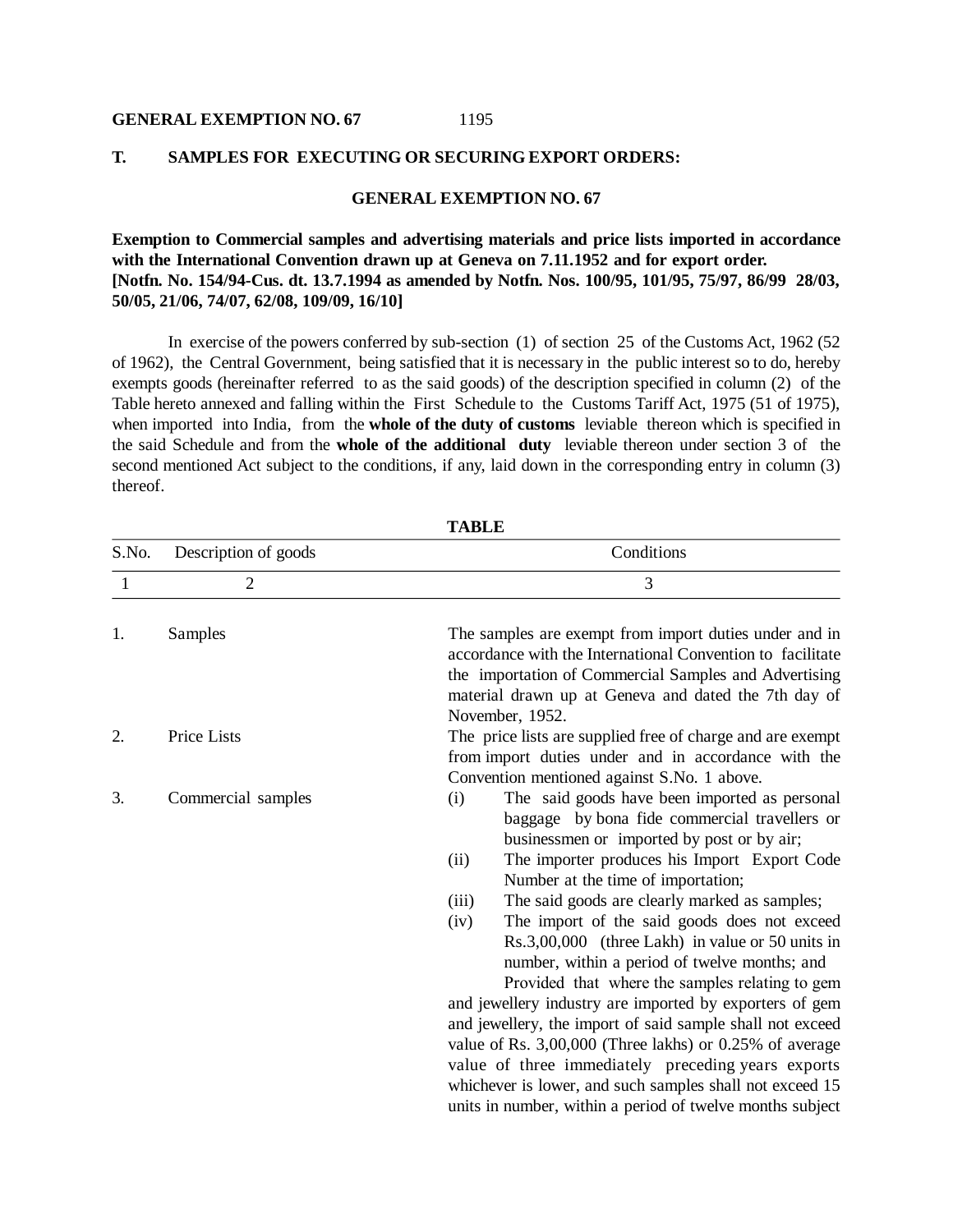### **GENERAL EXEMPTION NO. 67**

| S.No.        | Description of goods                                                                                                            | Conditions                                                                                                                                                                                                                                                                                                                                                                                                                                                                                                                                                                                                                                                                                                                                                                      |  |
|--------------|---------------------------------------------------------------------------------------------------------------------------------|---------------------------------------------------------------------------------------------------------------------------------------------------------------------------------------------------------------------------------------------------------------------------------------------------------------------------------------------------------------------------------------------------------------------------------------------------------------------------------------------------------------------------------------------------------------------------------------------------------------------------------------------------------------------------------------------------------------------------------------------------------------------------------|--|
| $\mathbf{1}$ | $\overline{2}$                                                                                                                  | 3                                                                                                                                                                                                                                                                                                                                                                                                                                                                                                                                                                                                                                                                                                                                                                               |  |
|              |                                                                                                                                 | to the condition that the importer produces a certificate from<br>the Gem and Jewllery Export Promotion Council certifying<br>the value of export made during three immediately<br>preceding years and also the value and quantity of goods<br>already imported under this notification during the last<br>twelve months.                                                                                                                                                                                                                                                                                                                                                                                                                                                       |  |
|              |                                                                                                                                 | The importer at the time of importation-<br>(v)<br>declares that -<br>(A)<br>(a) the samples have been imported into India<br>solely for the purpose of being shown in India for<br>the guidance of exporters for securing or executing<br>an export order;<br>(b) the total import value of sample does not<br>exceed Rs 3,00,000 (Three lakhs) or 0.25% of<br>average value of three immediately preceding years<br>exports whichever is lower, in the case the sample<br>is related to gem and jewellery industry imported<br>by exporter of gem and jewellery, as the case may<br>be and Rs 1,00,000 (One Lakh) in case of any<br>other import of commercial samples and such<br>sample shall not exceed 50 units in number, within<br>a period of last twelve months; and. |  |
|              |                                                                                                                                 | Produces an undertaking to the Assistant<br>(B)<br>Commissioner of Customs or Dy. Commissioner<br>of Customs to pay the duty leviable on the said<br>goods but for the exemption contained herein, if<br>the declaration under clause (A) if found to be<br>false.                                                                                                                                                                                                                                                                                                                                                                                                                                                                                                              |  |
| 4.           | Prototypes of engineering goods<br>imported as samples for executing<br>or for use in connection with<br>securing export orders | The importer produces a certifi-<br>(i)<br>ficate from the Export Promotion<br>Council concerned<br>with the<br>particular export or the Trade<br>Development Authority to the effect that the<br>samples are required for executing or for use in<br>connection with securing export orders;                                                                                                                                                                                                                                                                                                                                                                                                                                                                                   |  |
|              |                                                                                                                                 | where the value of a sample does not exceed<br>(ii)<br>Rupees ten thousand the same shall be rendered<br>useless as merchandise by any suitable process<br>and where this is not possible they are re-exported<br>within a period of nine months of import or such<br>extended period as may be allowed by the Asstt.<br>Commissioner of Customs or Dy. Commissioner<br>of Customs;                                                                                                                                                                                                                                                                                                                                                                                             |  |